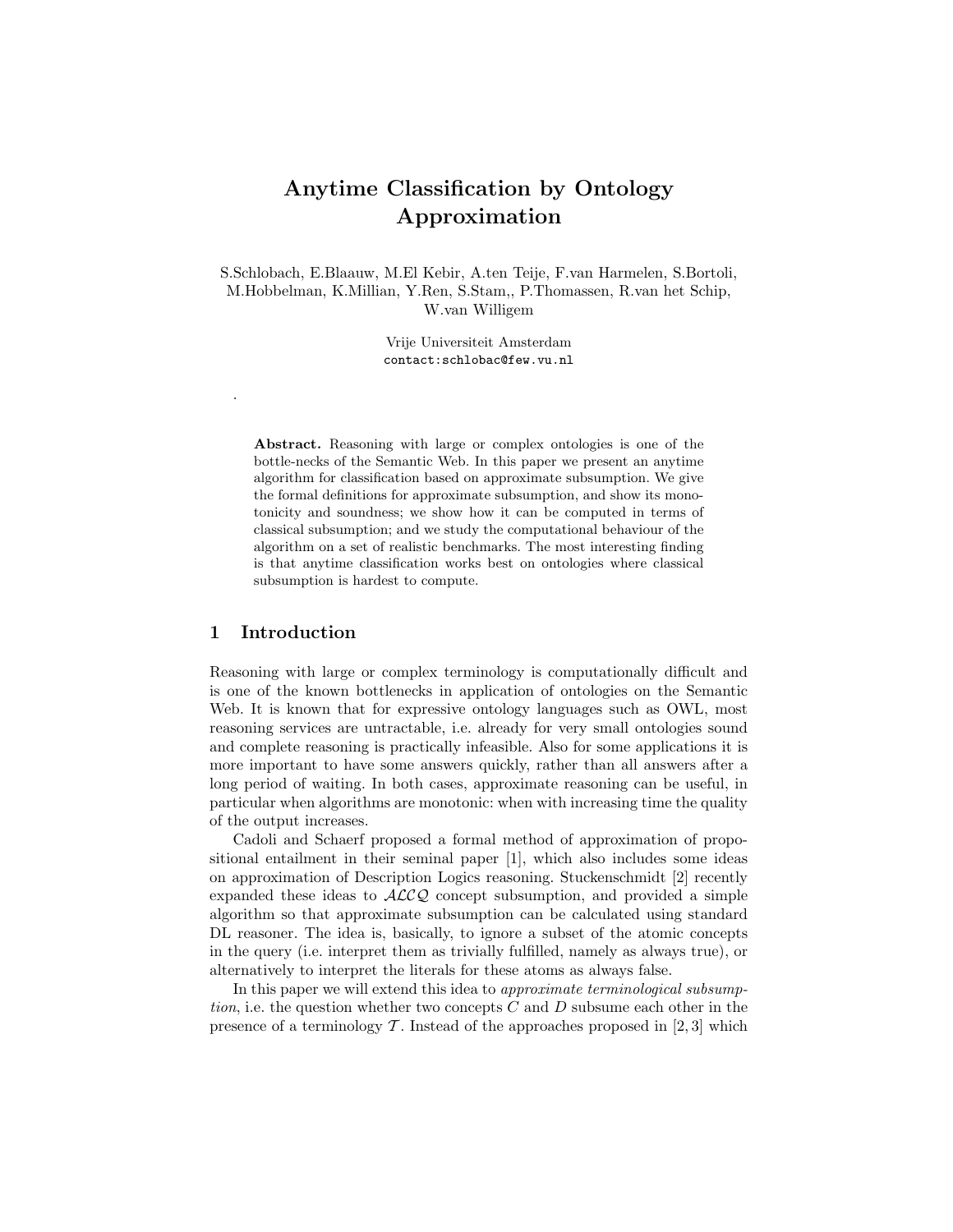answers an approximated query  $Q'$  based on an ontology O (i.e:  $O \vdash Q'$ ?) we approximate the ontology O rather than the query  $Q$  (i.e:  $O' \vdash Q$ ?). As reasoning with ontologies is computationally much harder than purely conceptual reasoning, the need for approximation seems even more urgent in this case. The proposed method (more details later) is sound, but incomplete. We also show that the sequence of approximations is monotonic, i.e. that with decreasing set of ignored concepts, none of the logical consequences is lost. This result is the basis for an anytime algorithm for ontology reasoning.

The variable factor in the anytime algorithm is then the choice of the set of concepts that remain intact, in Cadoli and Schaerf's work called the set  $S$ . For an anytime algorithm we need to produce a sequence S of subsets  $\varnothing \subset S_0 \subset$  $\ldots S_n \subseteq S$ , where S is the set of all atoms in the TBox and query, such that most of the consequences are found as early as possible. Examples for possible choices could be purely random orders, frequency or connectedness, but also the use of other ontologies as background knowledge is conceivable.

In this paper we evaluate the quality of such an anytime algorithm for the problem of classification of atomic concept names, comparing both the result of the classification hierarchy calculated for an approximated terminology, as well as the runtime needed for classification.

The main contribution of this paper is twofold: first, we extend known ideas about approximate reasoning in Description Logics to terminological reasoning, by approximating the ontology, rather than the query, and secondly, we show in a number of empirical experiments on a set of real-world ontologies that these approximations can be useful in anytime classification.

In Section 2 we introduce the theory of anytime classification based on ontology approximation. Section 3 describes our experiments, before we conclude in Section 4.

## 2 Approximating terminological reasoning

In their seminal paper [1] Cadoli and Schaerf introduced approximate reasoning for Propositional as well as Description Logics, and our approach is a rather simple combination of their two results. The main idea is to treat only a particular subset  $S$  of the vocabulary<sup>1</sup> in the classical way, and either ignore the rest, or interpret the remaining concepts as necessarily empty. The hope is that such an S-approximated ontology reasoning becomes computationally easier, but where still some of the logical consequences remain valid. In existing work on approximation of DL reasoning, usually the query is approximated. In our approach, we approximate the terminology, i.e. we consider a different set of models for a TBox, and calculate logical consequences for these models in the standard way. We will first recall the basic notions of DL reasoning before outlining our proposed methods in all detail.

<sup>&</sup>lt;sup>1</sup> In this paper we will only consider concept names, but extension to relations is conceptually straightforward.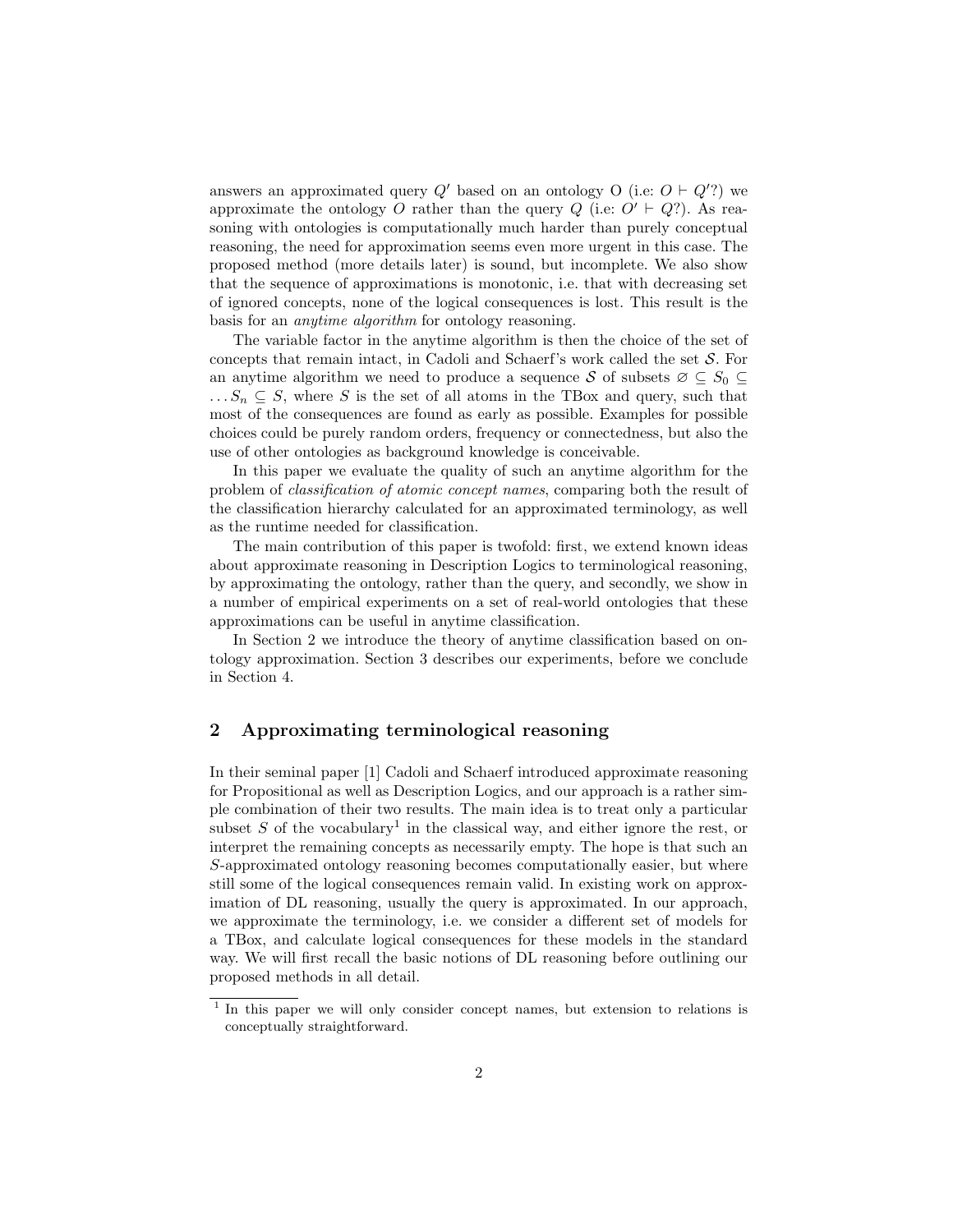#### 2.1 Classical subsumption

For Description Logics the handbook [4] is an excellent reference. In the classical definition of a model of a terminology (TBox) in Description Logics,  $U$  is a set of objects, called the universe, and  $(\cdot)^{\mathcal{I}}$  a mapping, which interprets DL concepts as subsets of U. An interpretation  $\mathcal{I} = (U, (\cdot)^{\mathcal{I}})$  is then called a *model* of a terminological axiom  $C \sqsubseteq D$ , if, and only if,  $C^{\mathcal{I}} \subseteq D^{\mathcal{I}}$ . A model for a TBox T is an interpretation which is a model for all axioms in  $\mathcal T$ . Based on these semantics the notion of subsumption with respect to  $\mathcal T$  is defined formally: a concept  $D$ is subsumed by a concept C in a terminology T (we write  $\mathcal{T} \models C \sqsubseteq D$ ) if, and only if,  $C^{\mathcal{I}} \subseteq D^{\mathcal{I}}$  for all models  $\mathcal I$  of  $\mathcal T$ .

This definition is based on the classical interpretation of a concept, for example, in  $ALC$ , which is a simple yet relatively expressive DL with conjunction  $(C \sqcap D)$ , disjunction  $(C \sqcup D)$ , negation  $(\neg C)$  and universal  $(\forall r.C)$  and existential quantification  $(\exists r.C).^2$ 

The interpretation function interprets an atomic concept A as a subset  $A<sup>\mathcal{I}</sup>$ </sup> of the domain, and is extended to the different language constructs as follows:

- $\bullet \ \ (C\sqcap D)^{\mathcal{I}}=C^{\mathcal{I}}\cap D^{\mathcal{I}}$
- $\bullet \ (C \sqcup D)^{\mathcal{I}} = C^{\mathcal{I}} \cup D^{\mathcal{I}}$
- $\bullet \ (\neg C)^{\mathcal{I}} = \mathcal{U} \setminus C^{\mathcal{I}}$
- $(\exists R.C)^{\mathcal{I}} = \{d \in \mathcal{U} \mid \exists e \in \mathcal{U} : (d,e) \in R^{\mathcal{I}} \text{ and } e \in C^{\mathcal{I}}\}\$
- $(\forall R.C)^{\mathcal{I}} = \{d \in \mathcal{U} \mid \forall e \in \mathcal{U} : (d, e) \in R^{\mathcal{I}} \text{ implies } e \in C^{\mathcal{I}}\}\$

### 2.2 Approximate terminological subsumption

The idea of approximate terminological reasoning is now based on interpreting an ontology in a non-standard way. In particular, the idea is to look at particular subsets and supersets of interpretations called *lower* and *upper approximations* of an interpretation. An approximate model is then an interpretation which interprets any axiom in an approximate way. Following the ideas of Cadoli  $\&$ Schaerf [1] we restrict the vocabulary that is taken into account in the definition of an interpretation to a set usually denoted by the letter  $S$ . We will call  $S$  the approximation set. In the lower approximation, those atoms not in  $S$  are usually interpreted as empty sets, in the upper one as the entire domain.

The definition of lower and upper S-approximation is a simple reformulation for ALC of the respective definition of Cadoli and Schaerf in [1]:

Definition 1 (Lower and Upper Approximation). The lower approximation (.)<sup> $\mathcal{I}_{S}^{\pm}$ </sup> and the upper approximation (.)<sup> $\mathcal{I}_{S}^{\pm}$ </sup> are defined as follows:

– for atomic concepts A,

$$
A^{\mathcal{I}_S^-} = A^{\mathcal{I}_S^+} = A^{\mathcal{I}} \qquad \text{if } A \in S
$$
  

$$
A^{\mathcal{I}_S^-} = \varnothing \text{ and } A^{\mathcal{I}_S^+} = \mathcal{U} \text{ if } A \notin S
$$

<sup>&</sup>lt;sup>2</sup> Most definitions can be extended to more expressive languages, but throughout the paper we will work with  $\mathcal{ALC}$  for the sake of simplicity.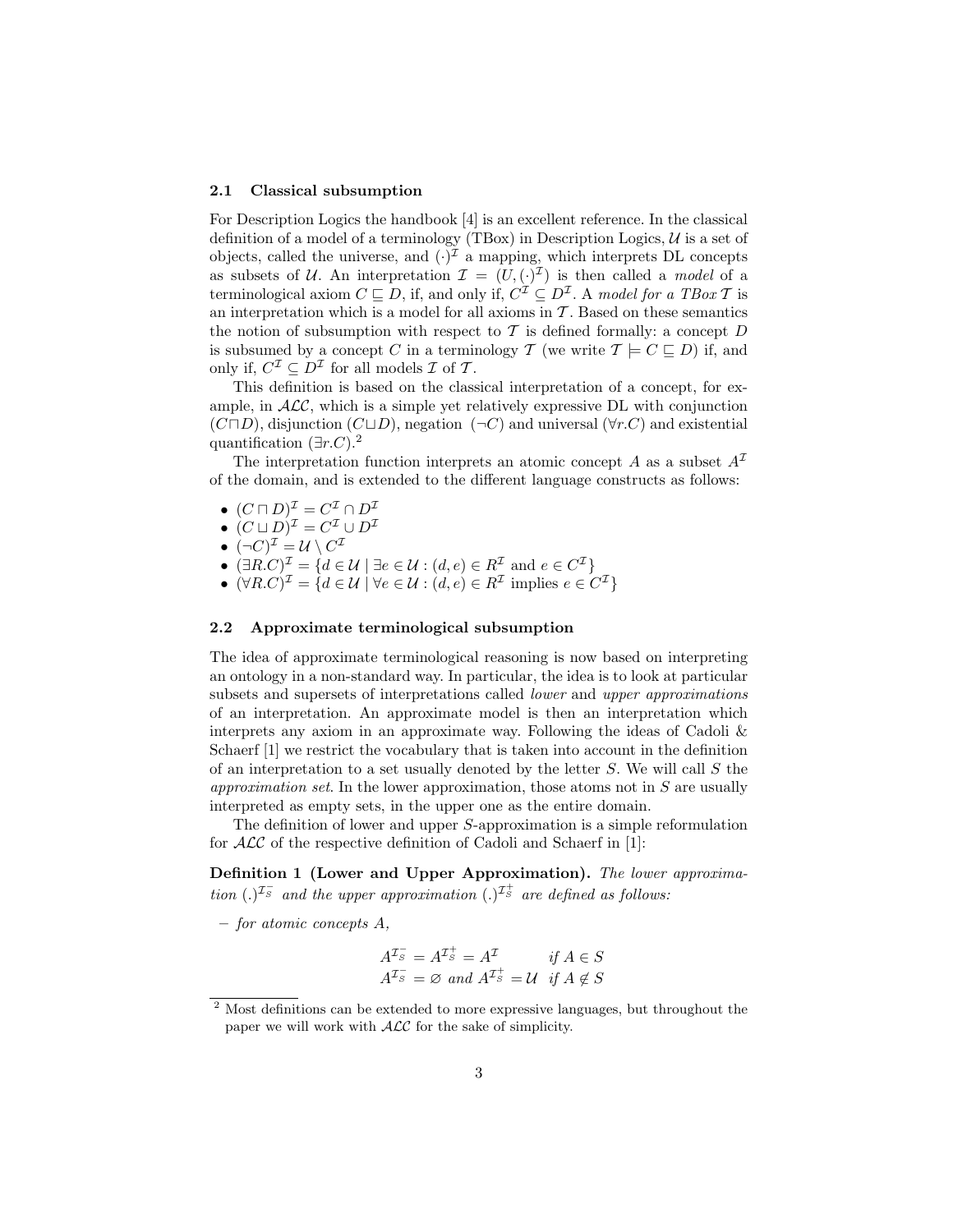– for the Boolean operators:

$$
(\neg C)^{\mathcal{I}_S^-} = \mathcal{U} \setminus C^{\mathcal{I}_S^+} (C \sqcap D)^{\mathcal{I}_S^-} = C^{\mathcal{I}_S^-} \cap D^{\mathcal{I}_S^-} (C \sqcup D)^{\mathcal{I}_S^-} = C^{\mathcal{I}_S^-} \cup D^{\mathcal{I}_S^-}
$$
  
(C \sqcup D)^{\mathcal{I}\_S^+} = C^{\mathcal{I}\_S^+} \cup D^{\mathcal{I}\_S^+}   
(C \sqcup D)^{\mathcal{I}\_S^+} = C^{\mathcal{I}\_S^+} \cup D^{\mathcal{I}\_S^+}

– for the quantifiers:

$$
(\exists R.C)^{\mathcal{I}_S^-} = \{d \in \mathcal{U} \mid \exists e \in \mathcal{U} : (d,e) \in R^{\mathcal{I}} \text{ and } e \in C^{\mathcal{I}_S^-}\}
$$
  

$$
(\forall R.C)^{\mathcal{I}_S^-} = \{d \in \mathcal{U} \mid \forall e \in \mathcal{U} : (d,e) \in R^{\mathcal{I}} \text{ implies } e \in C^{\mathcal{I}_S^-}\}
$$
  

$$
(\exists R.C)^{\mathcal{I}_S^+} = \{d \in \mathcal{U} \mid \exists e \in \mathcal{U} : (d,e) \in R^{\mathcal{I}} \text{ and } e \in C^{\mathcal{I}_S^+}\}
$$
  

$$
(\forall R.C)^{\mathcal{I}_S^+} = \{d \in \mathcal{U} \mid \forall e \in \mathcal{U} : (d,e) \in R^{\mathcal{I}} \text{ implies } e \in C^{\mathcal{I}_S^+}\}
$$

Stuckenschmidt [2] shows the property of monotonicity  $C^{\mathcal{I}_S^-} \subseteq C^{\mathcal{I}} \subseteq C^{\mathcal{I}_S^+}$  for any subset  $S$  of the concept-names. Even stronger, the property of generalised monotonicity holds for sub-vocabularies.

Lemma 1 (Generalised Monotonicity) Given a lower  $\mathcal{I}_S^-$  and an upper Sapproximate interpretation  $\mathcal{I}_{S}^+$ , and two sub-vocabularies  $S_1 \subseteq S_2$ , the following equations hold for all concept expressions C.

1) 
$$
C^{\mathcal{I}_{S_1}} \subseteq C^{\mathcal{I}_{S_2}^{-}}
$$
 2)  $C^{\mathcal{I}_{S_2}^{+}} \subseteq C^{\mathcal{I}_{S_1}^{+}}$ 

Proof. Our version of the property of generalised monotonicity differs from the one published in [2]. Therefore, we provide the general idea of the proof, which is by induction over the structure of C.

- 1. Let C be an atom A. Then there are three cases, in all of which condition 1) is true. This is because
	- (a) let  $A \in S_1$ . Then  $A^{\mathcal{I}_{S_1}} = A^{\mathcal{I}} = \mathcal{I}_{S_2}$ , as A must also be in  $S_2$  because of  $S_1 \subset S_2$ .
	- (b) let  $A \in S_2$ , but  $A \notin S_1$ . Then  $A^{\overline{I}_{S_1}} = \mathcal{U} \subseteq A^{\mathcal{I}} = A^{\overline{I}_{S_2}}$ .
	- (c)  $A \notin S_2$  and  $A \notin S_1$ . Then  $A^{\mathcal{I}_{S_1}} = \mathcal{U} = A^{\mathcal{I}_{S_2}}$ .
	- Similarly for condition 2) we have
	- (a) let  $A \in S_1$ . Then  $A^{\mathcal{I}_{S_1}^+} = A^{\mathcal{I}} = \mathcal{I}_{S_2}^+$ , as A must also be in  $S_2$  because of  $S_1 \subset S_2$ .
	- (b) let  $A \in S_2$ , but  $A \notin S_1$ . Then  $A^{\mathcal{I}_{S_1}^+} = \emptyset \supseteq A^{\mathcal{I}} = A^{\mathcal{I}_{S_2}^+}$ .
	- (c)  $A \notin S_2$  and  $A \notin S_1$ . Then  $A^{\mathcal{I}_{S_1}^+} = \varnothing = A^{\mathcal{I}_{S_2}^+}$ .
- 2. Let  $C = \neg C_1$  be a negation. Then, by induction hypothesis,  $(C_1)^{\mathcal{I}_{S_1}} \subseteq$  $(C_1)^{\mathcal{I}_{S_2}^-}$  and  $C^{\mathcal{I}_{S_1}^+} \subseteq C^{\mathcal{I}_{S_1}^+}$ . It follows by definition that  $C^{\mathcal{I}_{S_1}^-} = \mathcal{U} \setminus (C_1)^{\mathcal{I}_{S_1}^+} \subseteq$  $\mathcal{U} \setminus (C_1)^{\mathcal{I}_{S_2}^+} = C^{\mathcal{I}_{S_2}^-}$ . The argument for condition 2 is dual.

The remaining cases are simple, and follow the same principle.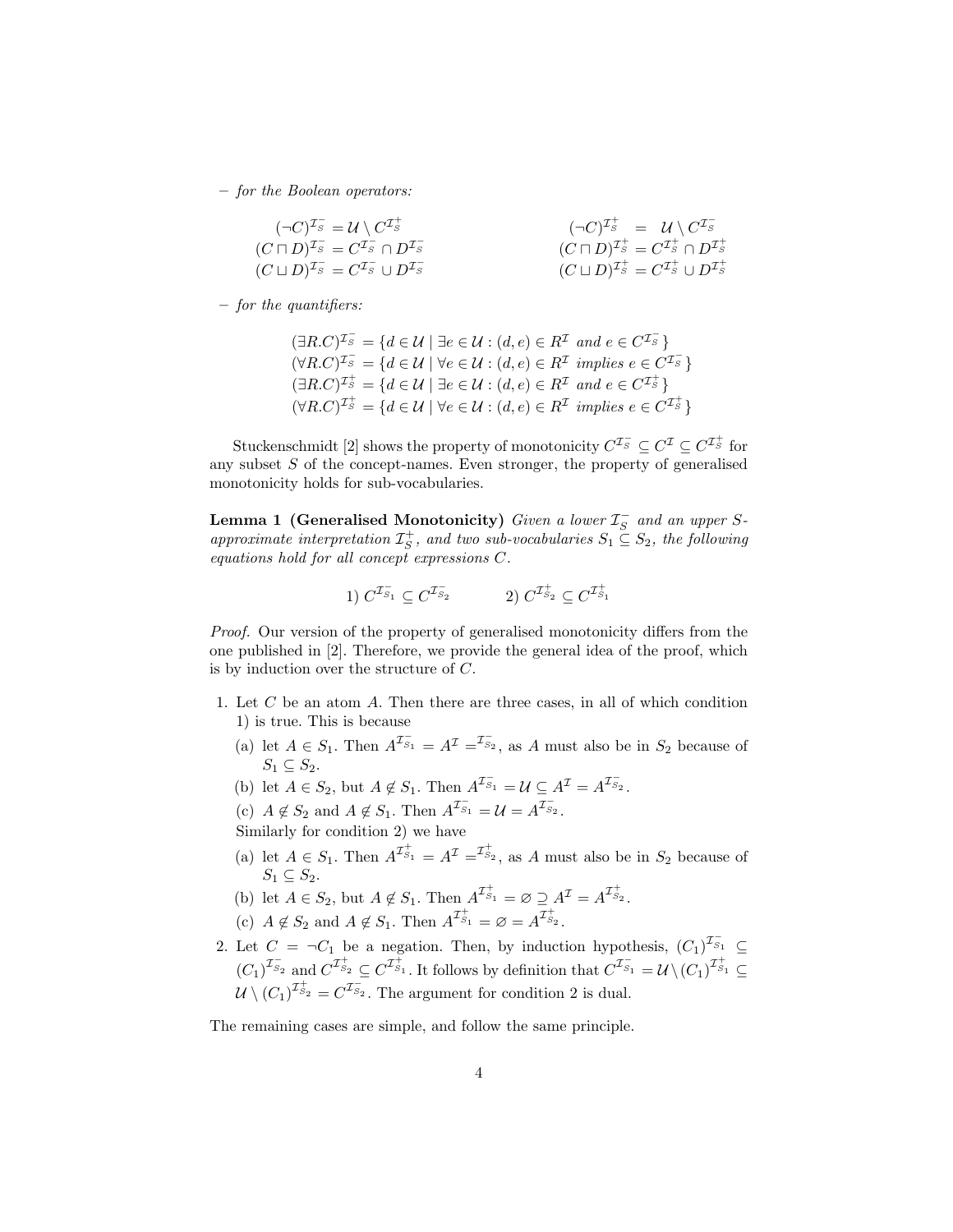Intuitively Lemma 1 states that with increasing size of the approximation set S the size of the interpretation of concepts increases for  $\mathcal{I}_S^-$  and decreases for  $\mathcal{I}_S^+$ .

Based on these approximations of an interpretation we can now define the notion of an approximate model for a terminology. The basic intuition is that we slightly release the constraints on the terminology by forcing the left-hand sides (lhs) of axioms to be more specific, and the right-hand side (rhs) of the axioms to be more general, than in the classical case. This can be achieved by considering also interpretations to be models of axioms, in which the lower approximation of the lhs is a subset of the upper approximation of the rhs.

**Definition 2** (S-approximate models). Let C and D be Description Logic concepts, and  $\mathcal T$  a TBox. An interpretation  $\mathcal I$  is an S-approximate model of an axiom  $C \subseteq D$  if, and only if,  $C^{\mathcal{I}_S^-} \subseteq D^{\mathcal{I}_S^+}$ . An interpretation  $\mathcal I$  is an Sapproximate model of the TBox  $\mathcal T$  if, and only if, it is an S-approximate model of all axioms  $ax \in \mathcal{T}$ . In this case we write  $\mathcal{I} \models_S \mathcal{T}$ .

Approximations preserve models, i.e. if an interpretation is a model for an axiom or a TBox, it is also an  $S$ -approximate model for any subset  $S$  of the vocabulary. This is formalised in the following lemma.

**Lemma 2** If  $I$  is a (classical) model for an axioms ax, it is an  $S$ -approximate model for ax for any S. Similarly, if  $\mathcal I$  is a classical model for a TBox  $\mathcal T$ , it is an S-approximate model for T .

Finally we need to consider monotonicity for increasing size of set  $S$  to be able to apply an anytime algorithm to approximate classification.

**Lemma 3** Let  $S_1 \subseteq S_2$ , T be a TBox. Then,  $\mathcal{I} \models_{S_2} \mathcal{T}$  implies that  $\mathcal{I} \models_{S_1} \mathcal{T}$ .

Note that this lemma shows inverse monotonicity for models, i.e. with increasing size of S there are fewer models for any TBox.

Approximate subsumption is now defined in the classical way as a subset relation between interpreted concepts, but now we only take into account the approximate models of a TBox as previously defined (rather than the classical models).

**Definition 3** (Approximate subsumption). Let T be a TBox. We say that a concepts D S-approximately subsumes a concept C w.r.t. a TBox  $\mathcal T$  (abbreviated  $\mathcal{T} \models_S C \sqsubseteq D)$  if, and only if,  $C^{\mathcal{I}} \subseteq D^{\mathcal{I}}$  for all S-approximate models  $\mathcal I$  of  $\mathcal T$ .

Note that this definition is crucially different to previous approaches to approximated subsumption: e.g, in [2], the subset relation is interpreted nonclassically; in our case, we consider a different set of models.<sup>3</sup>

From this definition and the monotonicity of terminological reasoning monotonicity for approximated subsumption follows.

<sup>3</sup> Of course, combinations of both approaches are conceivable. As in this paper, we only consider the taxonomy between atomic concepts, approximation of the query is necessarily trivial.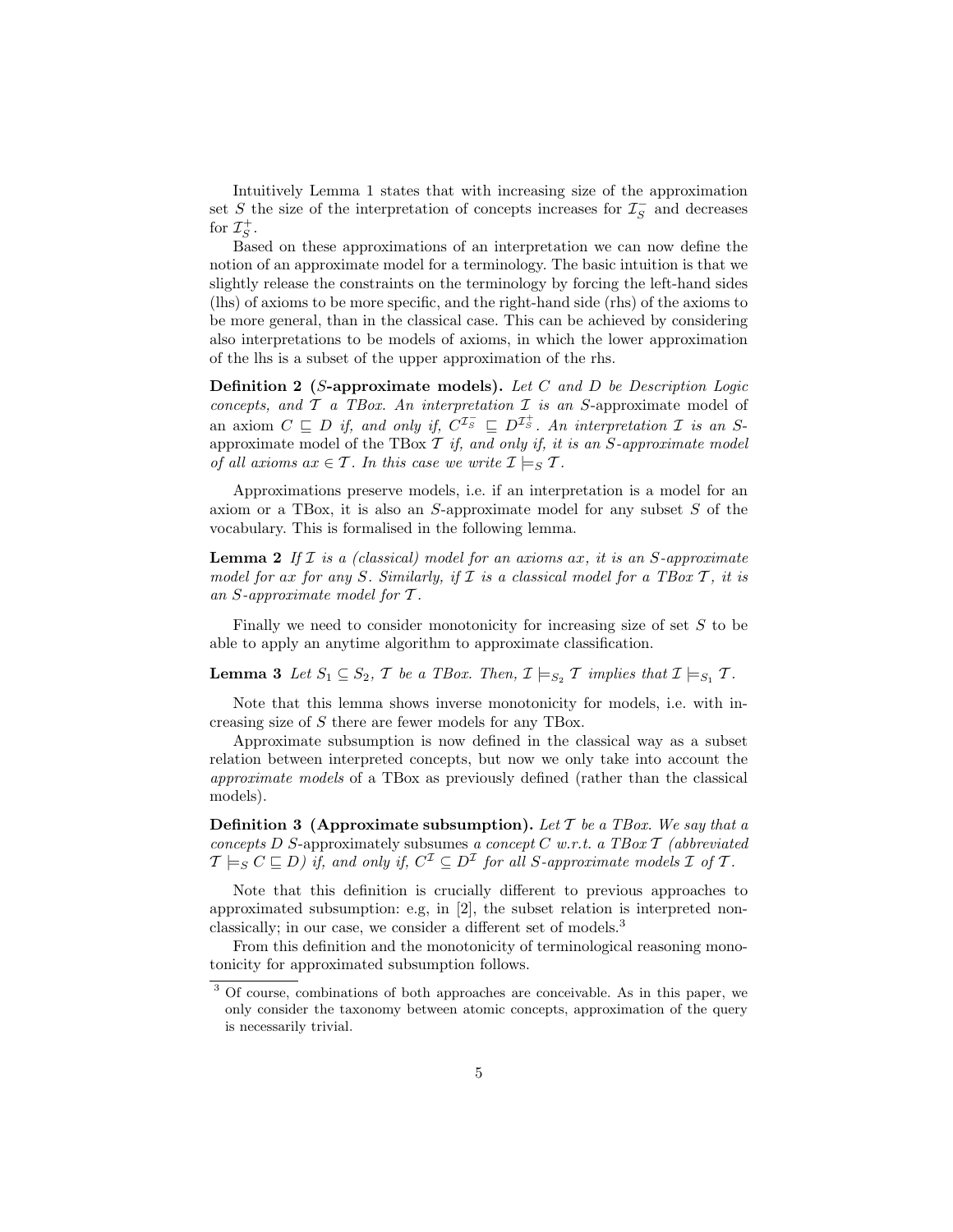**Theorem 1 (Monotonocity).** Let  $S_1 \subseteq S_2$  and  $T$  be a TBox, and C and D DL concepts. We then have that  $\mathcal{T} \models_{S_1} C \sqsubseteq D$  implies that  $\mathcal{T} \models_{S_2} C \sqsubseteq D$ .

The theorem follows immediately from Lemma 3. This theorem also immediately implies the soundness of approximate subsumption (simply take in the theorem for  $S_2$  the set of all atoms in T):

# Corrolary 1 (Soundness) For any  $S_i$ ,  $\mathcal{T} \models_{S_i} C \sqsubseteq D$  implies  $\mathcal{T} \models C \sqsubseteq D$

A note of caution seems in order: in Theorem 1 we only consider approximations of the terminology, and the query is interpreted classically. We can also approximate the queries, but in this paper we restrict our attention to non-approximate queries as, in this paper, we are interested in approximate classification of concept names only.

#### 2.3 Calculating approximate subsumption

Now, what does this all mean? Based on theorem 1 we can calculate an approximation of the classical subsumption hierarchy (classification) in an incremental, i.e. anytime, way. The idea is simple, starting with a small  $S$  we can calculate the classification step by step by approximating the classical interpretation of T . Theorem 1 guaranties that any subsumption relation we find, is also valid in the un-approximated TBox. As we will show that we can effectively reduce Sapproximate subsumption to classical reasoning (thus being able to use standard reasoner), and as S-approximations are easier (and thus faster) to calculate, we have developed a new way to iteratively create the classical subsumption hierarchy, which is guarantied to find the correct solution at the end of the iteration.

What remains to show is that there is an efficient way to reduce  $S$  approximated subsumption (and inner S approximated subsumption) to classical reasoning. The basic idea follows again the proposal of Stuckenschmidt in [2], and is a simple recursive rewriting procedure in which the atoms outside  $S$  are replaced by either  $\perp$  or  $\top$ . Stuckenschmidt defines two procedures  $(\cdot)^{+^S}$  and  $(\cdot)^{-^S}$ in a recursive way, where the left-hand side of an equation is rewritten by the right-hand side. A corrected version is given in the (otherwise unchanged from [2]) definition:

Definition 4 (Rewrite Procedure). The rewriting procedures  $\left(\cdot\right)^{+^S}$  and  $\left(\cdot\right)^{-^S}$ are defined as follows:

A<sup>−</sup><sup>S</sup> = A<sup>I</sup> A<sup>+</sup><sup>S</sup> = A<sup>I</sup> if A ∈ S A<sup>−</sup><sup>S</sup> = ⊥ A<sup>+</sup><sup>S</sup> = > if A 6∈ S (¬C) −<sup>S</sup> = ¬C +<sup>S</sup> (¬C) +<sup>S</sup> = ¬C −<sup>S</sup> (C u D) −<sup>S</sup> = C −<sup>S</sup> u D<sup>−</sup><sup>S</sup> (C u D) +<sup>S</sup> = C +<sup>S</sup> u D<sup>+</sup><sup>S</sup> (C t D) −<sup>S</sup> = C −<sup>S</sup> t D<sup>−</sup><sup>S</sup> (C t D) +<sup>S</sup> = C +<sup>S</sup> t D<sup>+</sup><sup>S</sup> (∃R.C) −<sup>S</sup> = ∃R.C<sup>−</sup><sup>S</sup> (∃R.C) +<sup>S</sup> = ∃R.C<sup>+</sup><sup>S</sup> (∀R.C) −<sup>S</sup> = ∀R.C<sup>−</sup><sup>S</sup> (∀R.C) +<sup>S</sup> = ∀R.C<sup>+</sup><sup>S</sup>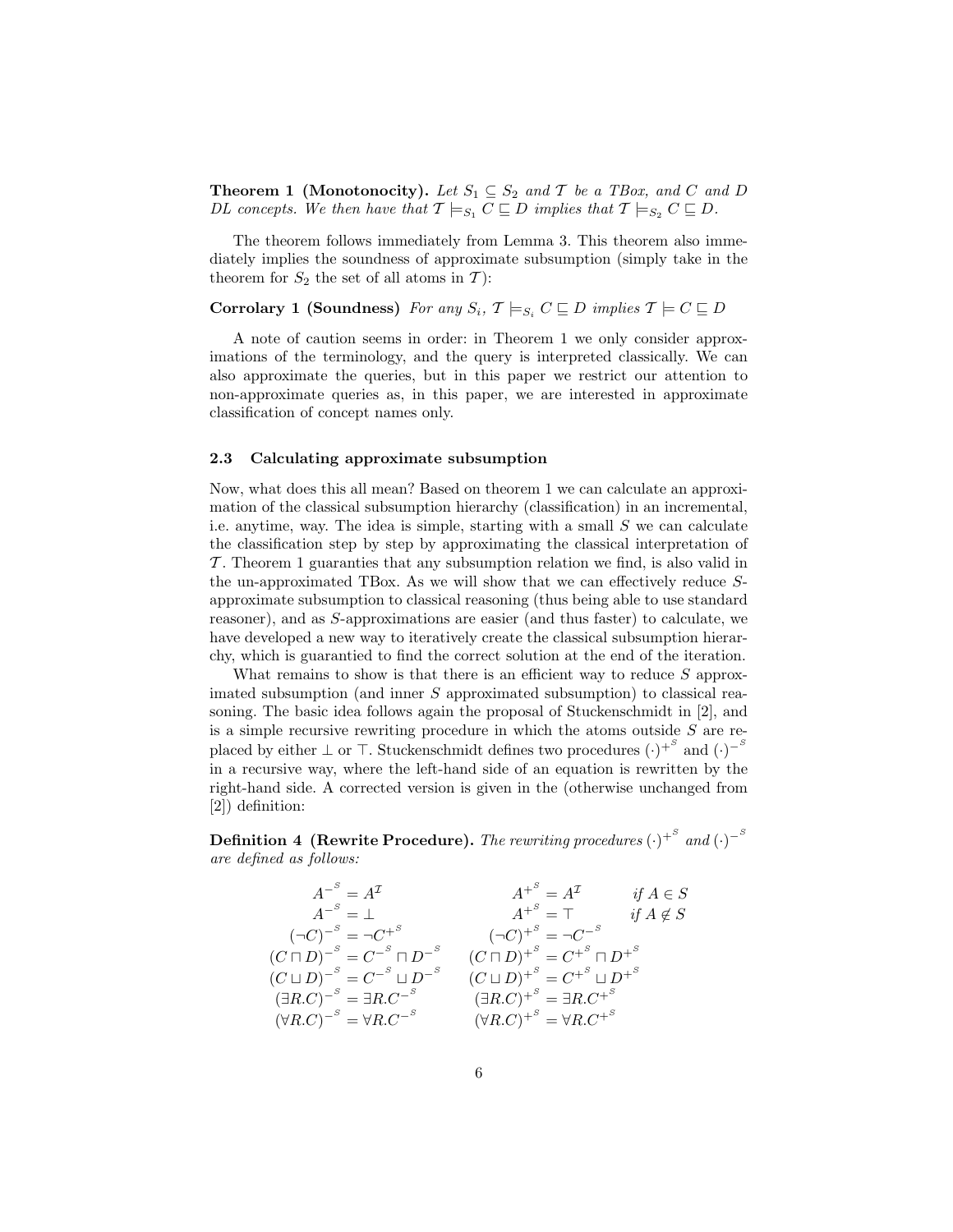It is easy to see that both procedures terminate on any concept  $C$  in  $\mathcal{ALC}$  as the complexity of the formula decreases whenever a rule is applied. If in a TBox T any axiom  $C \subseteq D$  has been rewritten as  $C^{-S} \subseteq D^{+S}$  we will denote the resulting TBox as  $\mathcal{T}^S$ . This new TBox  $\mathcal{T}^S$  can be used to calculate S-approximate subsumption in terms of classical entailment, as the following theorem shows.

**Theorem 2.** Let T be a TBox.  $\mathcal{T} \models_S C \sqsubseteq D$  if, and only if,  $\mathcal{T}^S \models C \sqsubseteq D$ .

Theorem 2 provides the basis for an anytime algorithm for calculating the concept hierarchy of a DL terminology: in each step of this algorithm we add a subset of the vocabulary to get a new approximation set  $S$ , and calculate the hierarchy according to the partial order  $\mathcal{T} \models_S C \sqsubseteq D$ . Following Theorems 1 and 2 for increasing S this hierarchy is always a sub-hierarchy of the original classification of increasing quality.

## 3 Experiments

In the previous section we have introduced the theoretical foundation of an anytime algorithm for concept classification based on approximate terminological subsumption. However, we have not yet discussed how to determine the approximation set, and have yet to show (or disprove) that our method indeed helps to reason with large and expressive ontologies. To answer these questions, we have run experiments to study different choices of approximation sets, and their effect on accuracy of classification, and the respective runtime.

### 3.1 Data

For our experiments we used the following well known ontologies: DICE, a medical terminology used for registering diagnoses in Intensive Care units<sup>4</sup>, MGED<sup>5</sup>, an ontology for microarray experiments, UNSPSC<sup>6</sup>, an ontology version of a coding system to classify both products and services, FMA<sup>7</sup> , the foundational model of anatomy, and the pizza ontology<sup>8</sup>.

All ontologies were simplified from their original OWL versions into corresponding  $\mathcal{ALC}$  versions. This of course causes some loss of information, since ALC does not allow transitivity or symmetry of roles, no qualified cardinality constraints, no data-valued roles, among other things. Notwithstanding this loss of information, we believe that our experiments still give a good insight into the properties of approximation. Extending the approach to full OWL is planned for future research.

Table 3.1 summarises some properties of these ontologies, e.g. their respective classification time with RACER Version 1.7.24 as well as the number of occurrences of operators. It also contains information about three ontologies Kpoly5,

 $^4$  http://kik.amc.uva.nl/dice/home.jsp

 $^5$  http://mged.sourceforge.net/ontologies/index.php

 $^6$  http://www.unspsc.org/

 $\frac{7}{7}$  http://sig.biostr.washington.edu/projects/fm/AboutFM.html

 $^8$  www.co-ode.org/ontologies/pizza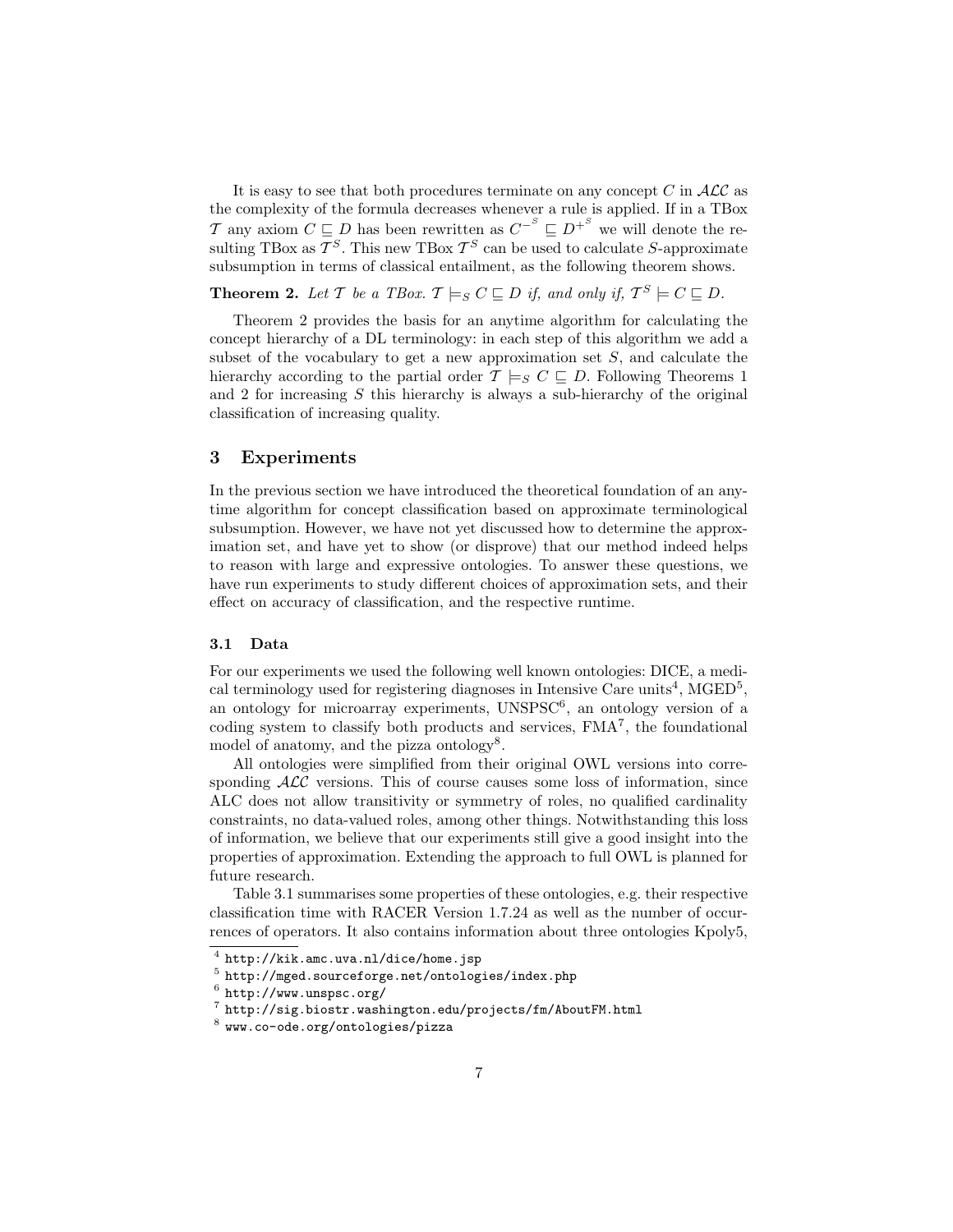|             | classification time (sec) $ \#axioms $ |       | $\#\forall$ | #∃                        | $\#\Box$  | #⊔ #¬ |        |
|-------------|----------------------------------------|-------|-------------|---------------------------|-----------|-------|--------|
| <b>DICE</b> | 60                                     |       | 4859 3734   |                           | 5606 1951 | 784   |        |
| <b>MGED</b> | 0.2                                    | 792   |             | 171                       | 12        | 5     | 12     |
| UNSPSC      |                                        | 19590 |             |                           |           |       |        |
| FMA         | 50                                     |       |             | 3824 9348 17280 2654 2527 |           |       |        |
| PIZZA       | 0.2                                    | 1052  | 23          | 148                       | 796       |       | 26 796 |
| Kpoly5      | 4                                      | 317   |             | 202                       | 114       |       | 163    |
| Kt4p13      | 5                                      | 410   |             | 289                       | 120       |       | 0 224  |
| Kphp5       | 8                                      | 242   |             | 62                        | 179       |       | 0 213  |

Table 1. Some properties of the ontologies used in our experiments

Kt4p13 and Kphp5 taken from the DL benchmark<sup>9</sup>. They have been chosen to investigate particular properties of our method as will be discussed later.

#### 3.2 Experimental setup

What remains to be decided is the choice of an iterative method for building an increasing sequence of approximation sets, and a way of evaluating the results.

Choosing approximation sets We implemented three strategies for choosing new concepts to be added to the approximations set: RANDOM (Choose concepts randomly). MORE (add the most occurring first) or LESS (add the least occurring concepts first). There are of course sophisticated strategies, which we will evaluate in future research.

There are several options for choosing concept names to be added to the approximation set in each step of the anytime algorithm. In a relatively arbitrary ad-hoc decision we decided to increase the subset size after each round by 10%.

Measuring Performance To study the effect of our approximation method, and of the choice of the approximation set, we need appropriate performance measures. When evaluating an approximation algorithm, there are usually two interesting measures: the speed of the algorithm, and the recall of the approximation.<sup>10</sup>

In our experiments we only consider the runtime of the approximate classification, i.e. the determination of the taxonomy using the reduced T-Box. If we take reasonably sized ontologies for evaluation, we can calculate the "correct" classification, and can calculate the portion of found and not-yet-found consequences for each set  $S_i$  ( $0 \le i \le n$ ). Based on this measure of partial completeness we can evaluate our choice of sequence  $S$ . When the correct taxonomy (a.k.a golden standard) is known a priori we can rate the approximated one against it.

 $^9$  http://dl.kr.org/dl98/comparison/data.html

<sup>&</sup>lt;sup>10</sup> Note that Theorem 1 ensures that all the found subsumption relations for the approximation must hold in the gold-standard as well. We thus always have 100% precision, and the only interesting measure is the recall.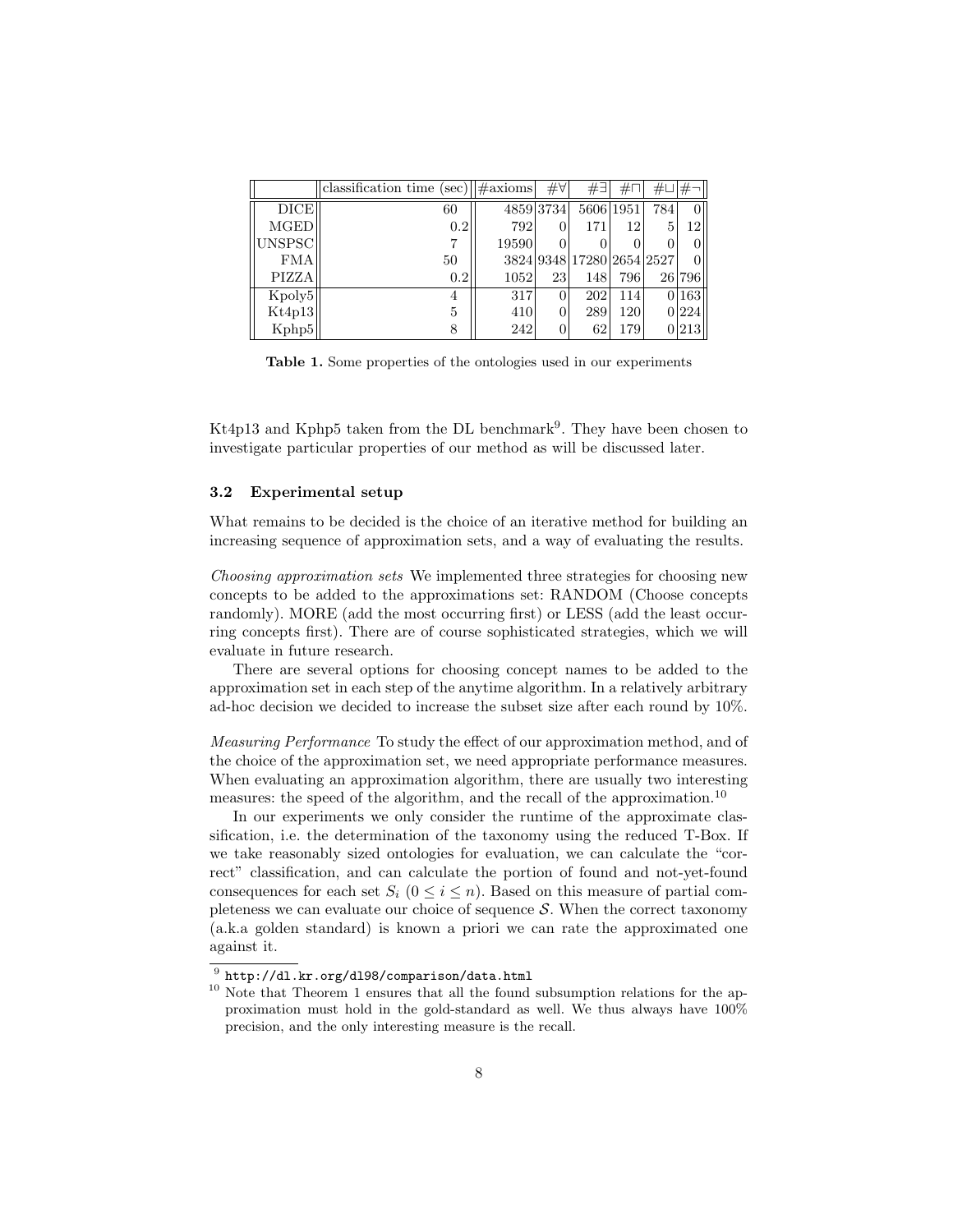We will do this by determining all the subsumption relations in the approximated taxonomy and also in the golden standard. Next, we will express the number of *correct* subsumption relations in the approximated taxonomy as a percentage of the number of subsumption relations in the golden standard. In Figure 1 we consider as an example three taxonomies, one is the golden standard, and the other two are different approximations.



Fig. 1. Example of the recall measure

In the Gold Standard, the following 6 relations hold:  $B \subseteq A, C \subseteq A, D \subseteq \emptyset$  $A, E \subseteq A, D \subseteq C, E \subseteq C$ . All of these are also captured in Approximation 1, with the exception of  $E \subseteq C$  and  $E \subseteq A$ . Approximation 2 however only captures 3 relations  $(B \subseteq A, D \subseteq C, E \subseteq C)$ . This gives Approximation 1 a recall of  $4/6=66\%$ , and Approximation 2 a recall of only  $3/6=50\%$ .

This performance measure counts the number of subsumption queries that can be answered correctly using the approximated ontology. The intuition behind this metric is that subsumptions higher in the hierarchy are considered more important, since they are involved in establishing more pairwise subsumptions. It puts a small penalty on mistakes in the details lower down in the ontology, and a high penalty on mistakes in the important top-level categorisations.

#### 3.3 Results

In this section, we will answer the following questions:

- 1. Under which circumstances is anytime classification based on approximate terminological subsumption effective to deal with large and complex ontologies.
- 2. Does any of the strategies outperform the others, and if so, under which circumstances.

As a measure of effectiveness, we consider the relation between (gain in) runtime and (loss of) completeness. For each of the ontologies described in Section 3.1 we run our experiments 10 times to adjust for statistical outliers in runtime.<sup>11</sup> We then calculate for both runtime and recall the ratio between the value for

 $11$  Note that, for consistency reasons, we run the experiments for the RANDOM strategy 10 times on the same random sample.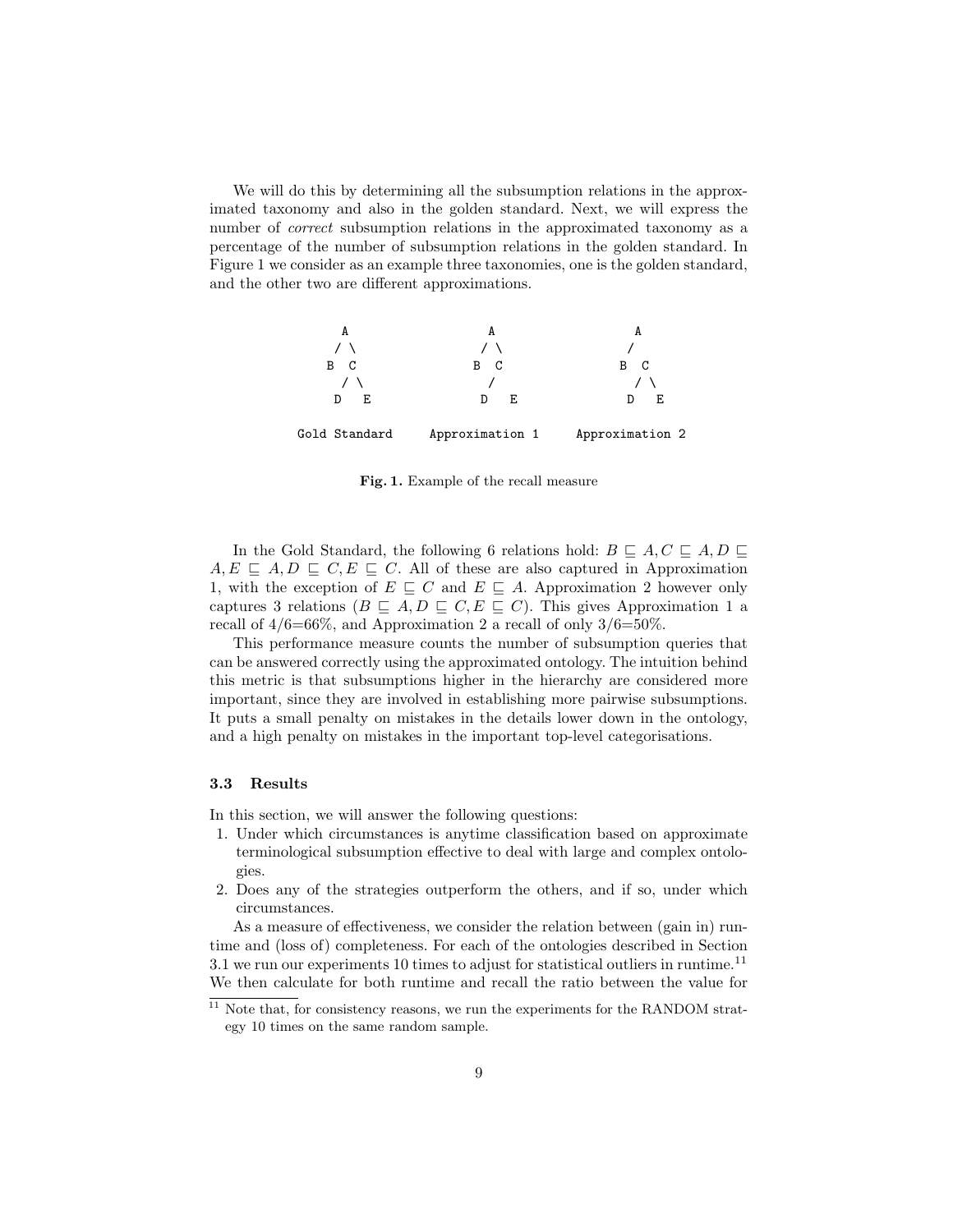the gold-standard and the approximation. The desired outcome is a high recall and low runtime in the early stages of the algorithms, in other words a convex performance profile. We will see that this is often, but not always, achieved.

We will now answer our research questions systematically. We run all our experiments on the ontologies described in 3.1 and calculated recall and runtime depending on the size of the approximation sets. In all graphics we show runtime and recall in percentage of the gold-standard on the y-axis depending on the size (in percentage of the full vocabulary) of the approximation set on the xaxis. Furthermore, we calculated cumulative runtime for a set  $S$ , which is the sum of the run-times for classifying w.r.t. S and all smaller approximation sets previously considered. This measure describes the real gain one makes with an anytime algorithm: as long as the cumulative runtime remains below 100% we gained w.r.t. classical classification. The desired outcome is thus a curve that crosses the 100% mark as late as possible.



Fig. 2. Results for DICE

Anytime classification benefits some cases Figure 2 shows the results for the three strategies on the DICE terminology, which confirm our hope that anytime classification based on approximate terminological subsumption is a useful reasoning method for large and complex ontologies. In two of the three methods (MORE and RANDOM), the (relative) recall is significantly higher than the (relative) runtime. Clear winner is the MORE strategy for which the difference betwee recall and runtime is greatest.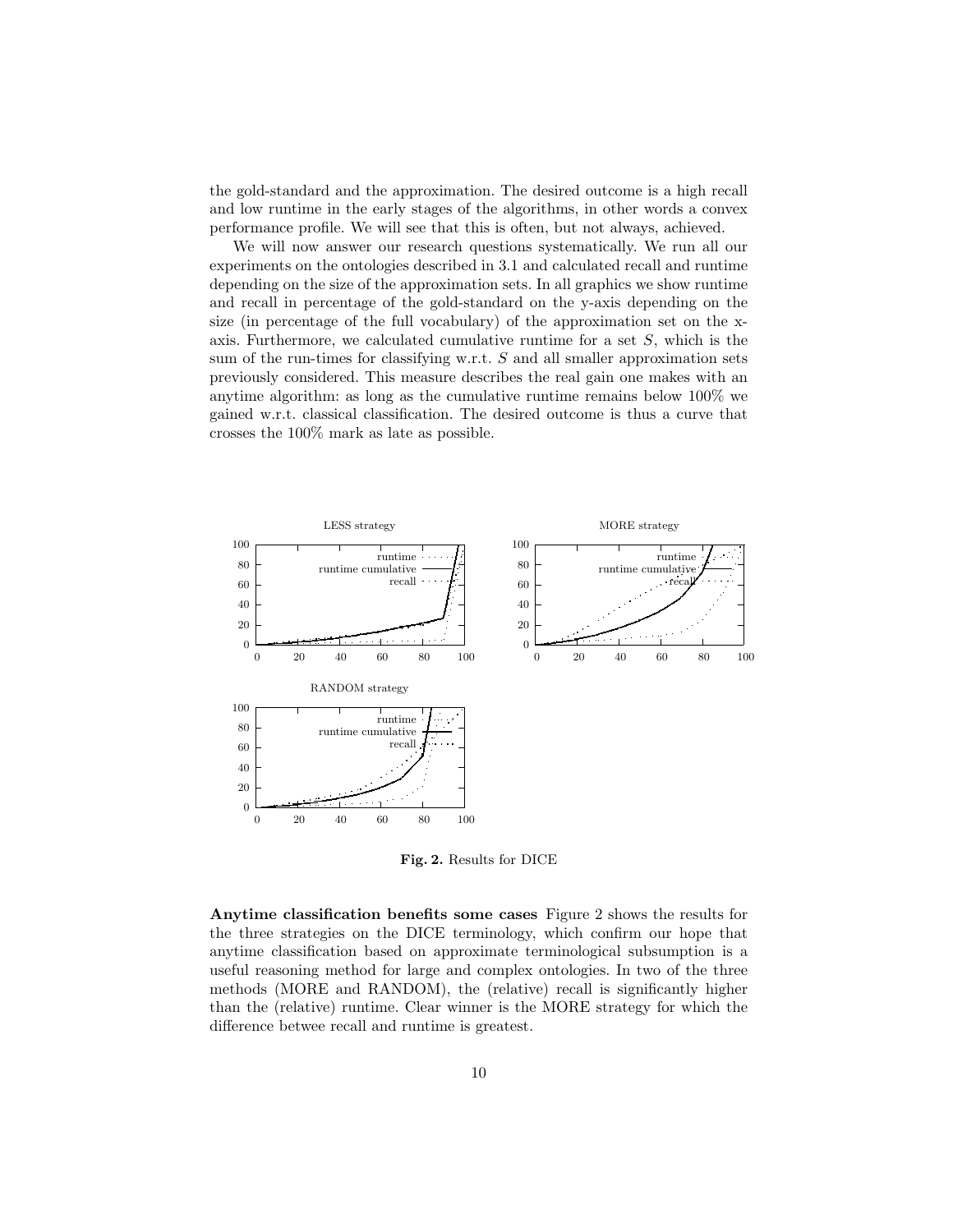Anytime classification does not benefit all cases Unfortunately, not all the results show the same positive properties: in Figure 3 even the best strategy, MORE, never exhibits higher recall than runtime. Basically, this means that relatively more time is lost than correct answers found.



Fig. 3. Results for UNSPSC

When does anytime classification benefit Given the difference in performance on DICE and UNSPSC, it is now interesting to study in which cases approximate subsumption provides gains over classical subsumption, and when not. For this purpose we compared the differences between relative runtimes and recalls for the remaining ontologies.

The difference between the strategies is shown in the graphs of Figure 4. These graphs only show the difference-plots between the percentages of recall and runtime for the three strategies on the different test-cases. At at the  $y=0$ line, the percentage-gain in runtime is off-set by an equally sized percentage-loss in recall, hence no benefit is gained by approximate subsumption. Above this line, the gain in runtime is greater than the loss in recall, hence approximate subsumption creates a benefit, and vice versa below the  $y=0$  line<sup>12</sup>. For example, in the first plot in Figure 4, for the succesfull DICE case, it is clearly visible that the MORE strategy always beats classical subsumption because it lies above the y=0 line almost everywhere.

 $12$  Note that for visual clarity, the 0% baseline (at which the gain in runtime equals the loss in recall) is shifted along the y-axis in the different plots.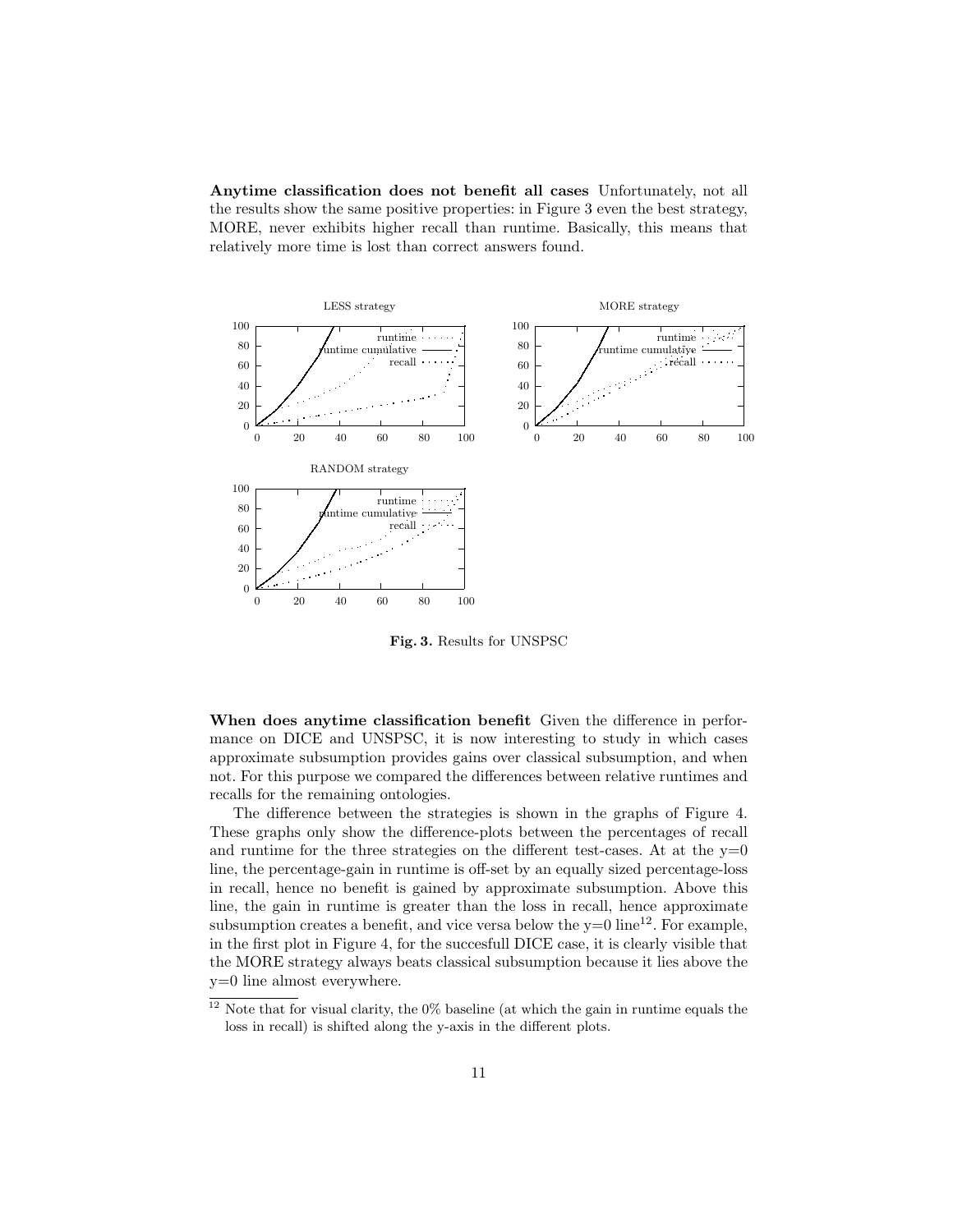

10

DICE: Difference in Runtime and Recall depending on the size of S

UNSPCS: Difference in Runtime and Recall depending on the size of S

MORE

0 20 40 60 80 100

 $0\frac{1}{0}$ 0 20 40 60 80 100

Fig. 4. Comparison of strategies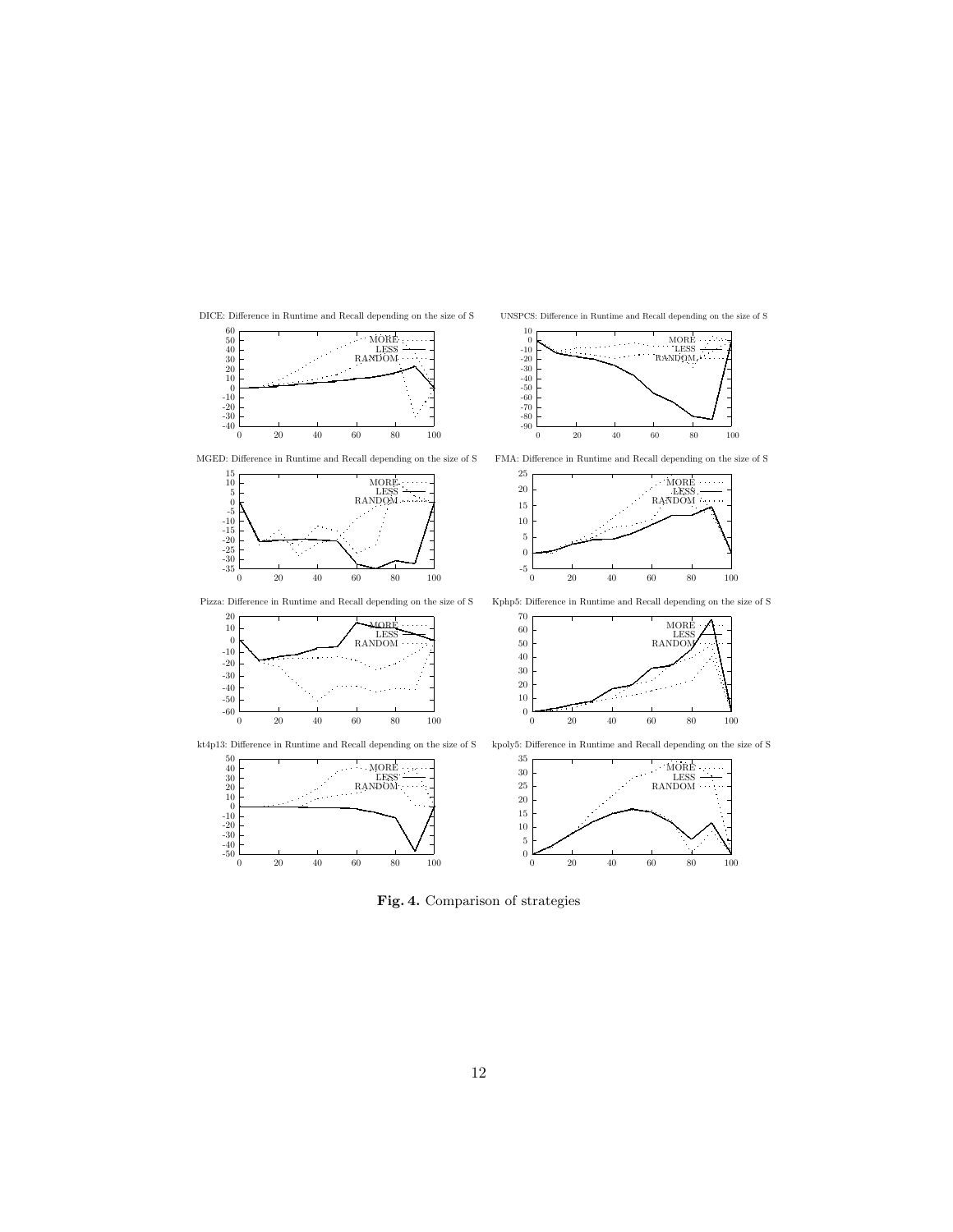The plots in Figure 4 show that anytime subsumption beats the classical subsumption for the test-cases DICE, FMA, and the three DL benchmark cases (KPHP5, KT4P13, KPOLY5). For these 5 cases (out of 8), there is at least one strategy that lies above the  $y=0$  trade-off line for nearly all iterations of the algorithm. For the PIZZA case, one strategy (LESS) more or less hovers around the trade-off line without every convincingly beating classical subsumption. For the remaining cases (MGED, FMA), the costs of approximate subsumption are consistently higher than the gains.

The above findings can be explained by a look at the expressiveness of the ontologies in Table 3.1: both DICE and FMA are expressive, and have comparably high classification time, whereas MGED and UNSPSC have almost no expressiveness. The pizza ontology is a bit more expressive, but still easily classifiable. This seems to indicate that our method is most suitable for expressive ontologies that are difficult to classify.

This is of course very good news: Approximate subsumption works best in exactly those cases when it is needed most, namely for those ontologies that are expensive to classify with classical algorithms.

Furthermore, it seems that absolute runtime costs are not the right indicator: the classification time of UNSPSC in table 3.1 is comparable to those of the three DL-benchmark ontologies. Still, UNSPSC should be considered "easy" in classical terms, because it contains two orders of more axioms than the DLbenchmark ontologies.

Which strategy works best? What remains to be investigated is which strategy performs best. When studying the plots in Figure 4 for those 5 out of 8 cases where approximate subsumption is beneficial (DICE, FMA, KPOLY5, KT4P13, KPHP5), we see that the MORE strategy always achieves the highest gains during almost all iterations of the anytime algorithm for DICE, FMA and KT4P13, while this is not the case for KPHP5 (LESS) and KPOLY5 (RANDOM). Some clarification can be gained when taking some more information about the ontologies into account, namely the distribution of atomic concepts over the axioms.

| Ontology freq # $\text{freq}$ # |     |              |     |     | $ freq \#$   |   |
|---------------------------------|-----|--------------|-----|-----|--------------|---|
| Kpoly5                          |     |              | 6   | 8   | 5            |   |
| Kt4p13                          | 104 | 1            | 11  |     | $\mathbf{5}$ | 1 |
| Kphp5                           | 6   | 301          | 2   | 240 |              | 1 |
| <b>DICE</b>                     | 511 | 1            | 461 | 1   | 272          | 1 |
| <b>MGED</b>                     | 35  | 1            | 34  | 1   | 27           | 1 |
| UNSPCS                          | 53  | $\mathbf{1}$ | 49  | 1   | 45           | 1 |
| <b>FMA</b>                      | 756 | 1            | 400 | 1   | 394          | 1 |
| PIZZA                           |     |              | 54  |     | 53           | 5 |

Table 2. Distribution of atomic concepts over the axioms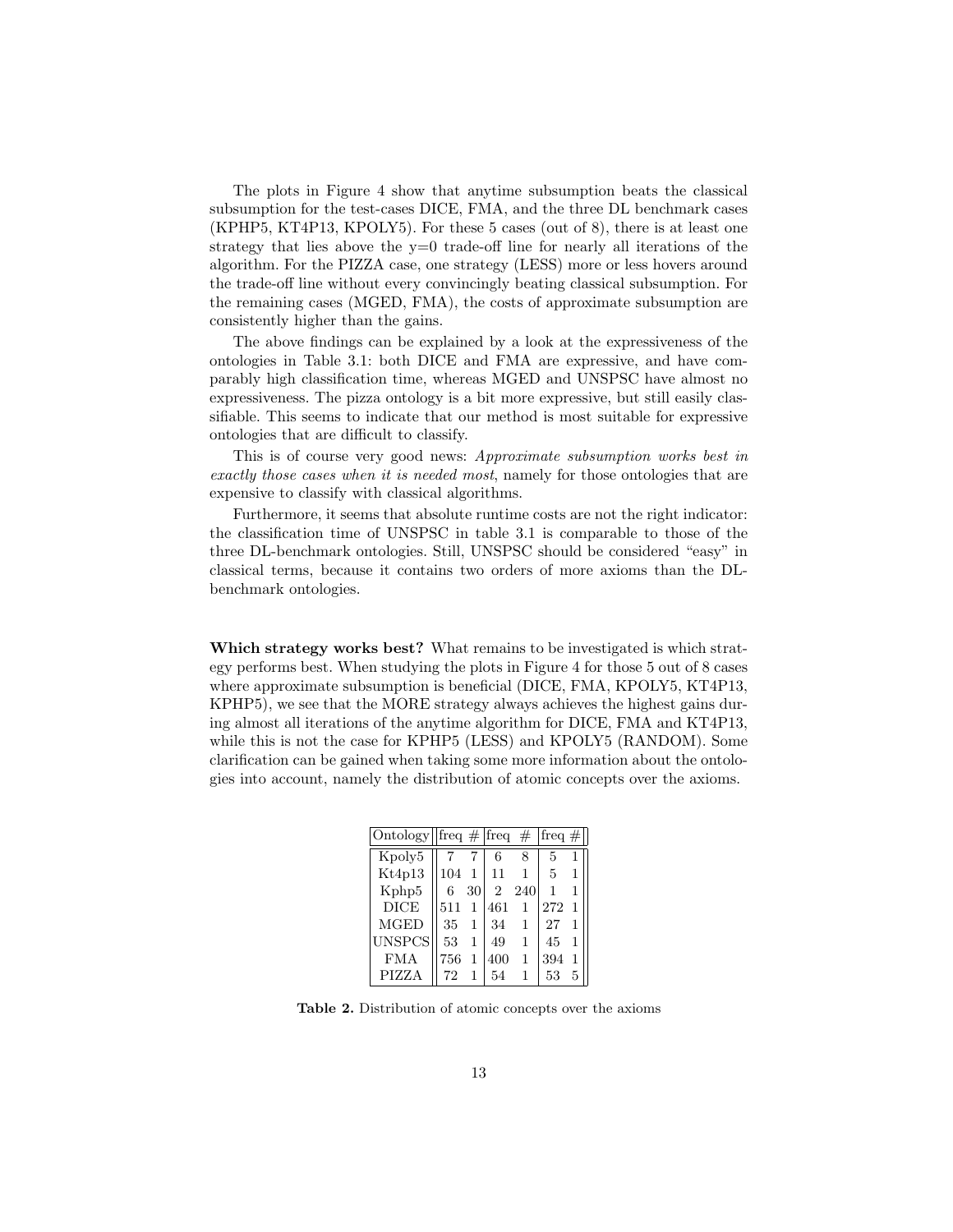Table 2 summarises the frequency of the most occurring atomic concepts. For example, for DICE, the single most frequent concept name occurs 511 times, whereas for Kphp5 there are 30 atoms occurring 30 times each. Only the three highest frequencies and the number of concepts with those frequencies are shown.

Now, a clear pattern can be recognised: for those ontologies, for which there are atoms occurring significantly more often then others, the MORE strategy has the best performance (DICE, FMA, KT4P13, UNSPCS), For the other ontologies the results are less conclusive: though one would guess that the equal distribution for KPOLY5 lends itself for a RANDOM approach. Why for PIZZA and Kphp5 the LESS strategy is best is surprising; apparently, there must be a rare concept with high influence on the classification.

The conclusion seems to be that the MORE strategy works best when the frequency table for concepts is skewed (i.e. an uneven distribution of the frequency of occurrence of concepts in the axioms).

## 4 Conclusion

In this paper we have presented a method for approximate subsumption based on ignoring a selected part of the set of concepts in an ontology. By incrementally increasing this set, we can construct an anytime algorithm for approximate subsumption, which yields sound but possibly incomplete answers w.r.t. classical subsumption queries. The behaviour of this approximate algorithm is dependent on the strategy for selecting the subset of concepts taken into account by the approximation.

Based on the formal definitions we have shown how this approximate subsumption on an ontology can be computed in terms of a classical subsumption check on a rewritten version of the ontology.

In the second half of the paper, we have applied this approximate subsumption method to a set of 8 realistich benchmark ontologies, comparing its performance against classical subsumption in terms of runtime and recall (since the approximation is sound, precision is always guaranteed). For each of these 8 benchmark ontologies we have applied three different strategies for selecting the approximated vocabulary, based on the occurrence frequency of the concepts in the axioms (most frequent first, least frequent first, random).

Our experiments show that the gain in runtime outweights the loss in recall on 5 out of 8 cases. Furthermore, the gain is larger for ontologies where classical subsumption queries are expensive. Hence, our approximation algorithm works best when it is most needed, namely on complex ontologies. Our experiments also show that of the three strategies we considered, the most-frequent-first strategy performed best, in partical on those ontologies with a skewed occurrence frequency of the concepts in the axions.

Important issues for future work are to extend our approximation to deal with OWL ontologies (instead of being restricted to  $\mathcal{ALC}$ ) and the study of other heuristics for influencing the behaviour of the approximation, in particular heuristics that take into account the structure and complexity of the ontology.